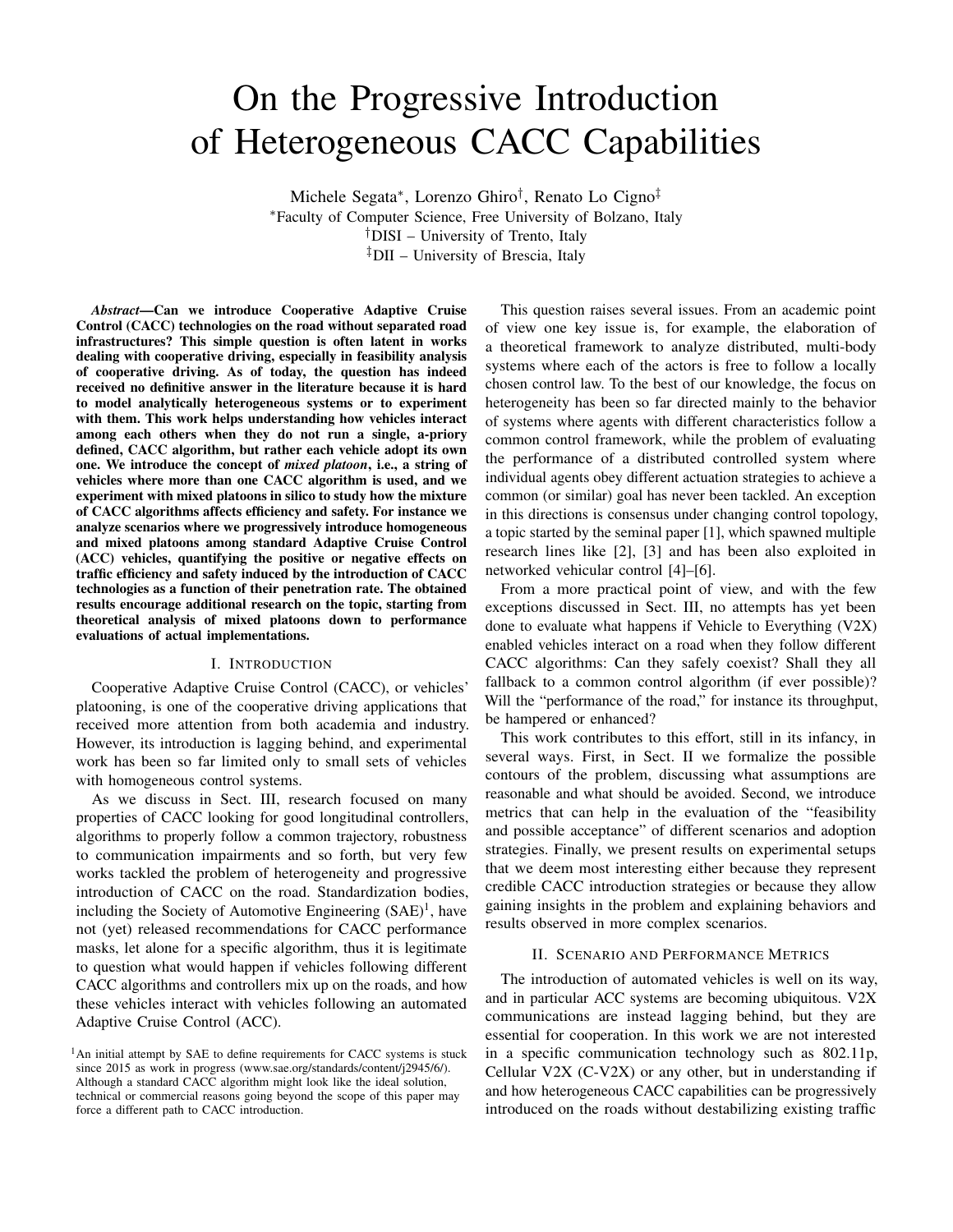while possibly improving overall performance and road usage. For this reason we simply assume that V2X capable vehicles correctly communicate among themselves, as if using an 802.11p network without losses or congestion.

We consider a highway scenario where all vehicles are ACC capable, and investigate the progressive introduction of CACC capabilities, either all with the same controller or with two different controllers that mix together randomly.

# *A. Cooperative Driving Controllers*

The Adaptive Cruise Control (ACC) we adopt is the classical one defined in [7, Chapter 6]. Its control law is defined as

$$
u_i = -\frac{1}{H} (\dot{\varepsilon}_i + \lambda \delta_i)
$$
  
\n
$$
\delta_i = x_i - x_{i-1} + l_{i-1} + Hv_i; \qquad \dot{\varepsilon}_i = v_i - v_{i-1}
$$
\n(1)

where  $l_i$ ,  $u_i$ ,  $x_i$ ,  $v_i$  are the length, control command (desired acceleration), position, and speed of the  $i$ -the vehicle, respectively, and  $\lambda$  and H are the controller parameters that define the desired headway time. We consider  $H = 1.2$  s, a value ensuring string stability and comfort. In the rest of the paper we also call it the AC controller.

As CACC controllers we consider PATH [7] and Ploeg [8] that are well known and well accepted by the community, while we leave alternative and possibly more performing CACC algorithms like [4], [9], [10] for future study.

Ploeg's controller, PL in the rest of the paper, also has a constant headway time as target, thus it is very similar to an ACC from the performance perspective point of view, but exploits V2X communications to know its future actions, i.e., the control input  $u_{i-1}$ , thus reducing the reaction time of the following vehicle because it discounts the actuation lag on the power train, eventually improving string stability. We model the actuation lag as a first order low pass filter with the pole at 0.5 s. Ploeg's control law is defined as:

$$
\dot{u}_i = \frac{1}{H} \left( -u_i + k_p \left( x_{i-1} - x_i - l_{i-1} - Hv_i \right) + k_d \left( v_{i-1} - v_i - Ha_i \right) + u_{i-1} \right) \tag{2}
$$

with  $k_p$  and  $k_d$  additional parameters controlling how much distance and speed errors are weighted by the controller. We use the values originally proposed in the original paper which correspond to  $H = 0.5$  s.

PATH's controller, denoted as PA, is instead defined as:

$$
u_i = \alpha_1 u_{i-1} + \alpha_2 u_0 + \alpha_3 (v_i - v_{i-1})
$$
  
+ 
$$
\alpha_4 (v_i - v_0) + \alpha_5 (x_i - x_{i-1} + l_{i-1} + d_d)
$$
 (3)

where

$$
\alpha_1 = 1 - C_1; \quad \alpha_2 = C_1; \quad \alpha_5 = -\omega_n^2
$$

$$
\alpha_3 = -\left(2\xi - C_1\left(\xi + \sqrt{\xi^2 - 1}\right)\right)\omega_n
$$

$$
\alpha_4 = -C_1\left(\xi + \sqrt{\xi^2 - 1}\right)\omega_n
$$

with parameters  $C_1$ ,  $\xi$ , and  $\omega_n$  controlling the apportioning of acceleration between leading and preceding vehicles, damping



Figure 1: Examples of control topology in platoons of 5 vehicles: Top {PL, PL, PL, PL}; Middle {PA, PA, PA, PA}; Bottom {PA, PL, PA, PA}.

ratio, and bandwidth, respectively;  $d_d$  instead is the desired inter-vehicle distance and the remaining variables keep their already defined meaning. PA targets a constant inter-vehicle distance independent from the platoon speed, so it is quite different from AC and PL.

PL and PA are representative of two different approaches to CACC: mimicking an advanced ACC (Ploeg) or trying to maximize road usage reducing the vehicles' distance regardless of the speed (PATH). They also employ a different control topology: *predecessor-following only* (Ploeg), and *leader- plus precedessor-following* (PATH). Examples of different control topologies are illustrated in Fig. 1. In this regard Ploeg and PATH are good choices to initiate the study of mixed CACC because they do not assume potentially complex communication patterns like with controllers based on consensus theory [4], or with bidirectional topologies as in [9], a non-standard approach with interesting properties but possibly a less "socially acceptable" behavior.

#### *B. Mixed Platoons and Metrics*

For the sake of clarity we call a *platoon* a set of  $N_p$ vehicles that drive exploiting communication-based cooperation. Vehicles in a platoon  $\mathcal P$  are numbered  $V_0, \ldots, V_{N_p-1}$ , with  $V_0$ being the first one and always following an independent speed profile associated to a standard ACC to avoid accidents. The following vehicles implement an arbitrary mix of the PATH or Ploeg controllers.

With this definition, a generic platoon  $P$  is identified by the sequence of controllers implemented by all the  $N_p - 1$ followers, as the leader  $V_0$  specification is redundant. For instance the set {PA, PL, PL} identifies a 4-vehicle platoon where  $V_1$  implements PATH, while  $V_2$  and  $V_3$  implement Ploeg.

It is important to understand that the choice of the control algorithm of each vehicle in a platoon influences the communication pattern, or control topology, because each controller uses information only from a specific set of vehicles in the platoon, and thus uses only the information coming from these vehicles.

Fig. 1 reports the control-communication topology of three platoons of five vehicles each.  $V_0$  does not implement a closed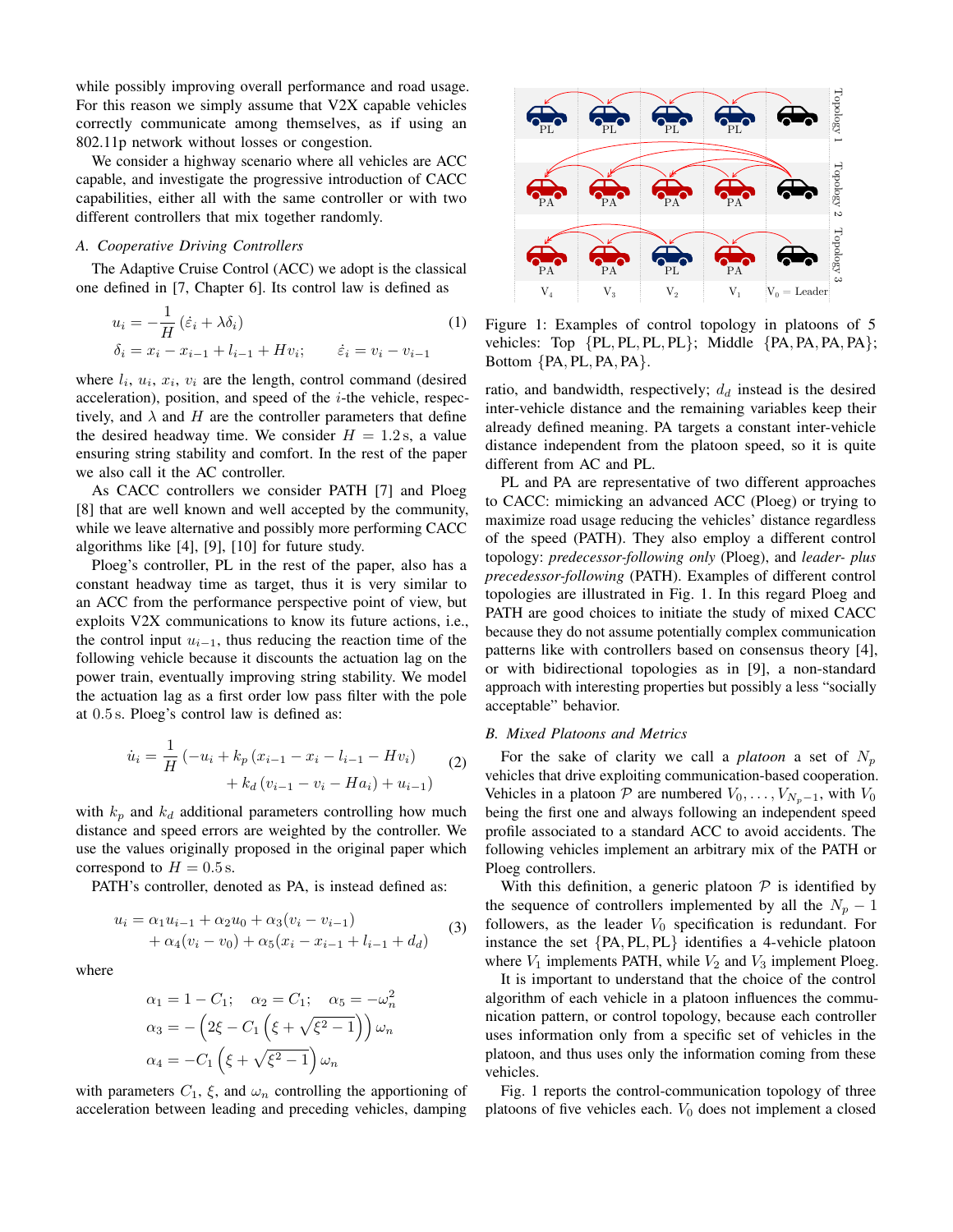loop controller, at least with the control algorithms that define  $V_0$  as leader and the others as followers. The platoon on the top is composed of homogeneous PL controllers, with the well-known predecessor-following control topology, the middle one refers to PA controllers, and the control topology includes direct communications from the leader. The bottom one depicts instead a mixed platoon, where  $V_1$ ,  $V_3$ ,  $V_4$  implement PA, while  $V_2$  implements PL. The control topology changes radically.  $V_3$ and  $V_4$  cannot use the information sent by  $V_0$  even if they receive it, because the behavior of  $V_2$  is not coherent with PA, thus there is a real risk of destabilizing the platoon. Instead, they can "elect"  $V_2$  as their leader and successfully follow it, since by definition the leader behavior is independent from the followers' CACC. It is important to stress that this does not mean splitting the platoon in two, since  $V_2$  is a follower of  $V_0$  and  $V_1$  and all the five vehicles behaves collectively coordinated by communications and CACC algorithms. We are aware that this heuristic reasoning is just one of the multiple possibilities, and we think it deserves attention in future studies; however, it seems a very reasonable assumption if one wants to study what happens if we allow CACC enabled vehicles to form platoons in presence of different control algorithms.

To improve the efficiency of the experiments we model a highway as a 10 km ring with  $N_L$  lanes.  $N_L$  changes depending on the specific experiments described in Sect. IV. The use of a ring instead of a linear stretch of road is justified by experimental and theoretical works [11], and simulated experiments to measure shockwaves [12]. We are interested in both safety and efficiency metrics to understand if and how the progressive introduction of CACC can improve the travel experience and the road usage at the same time. The actual formulation of metrics is described in Sect. IV where we detail the experiments we conduct but, in general, as a measure of the efficiency we use the throughput of the highway, while safety and travel comfort metrics are defined as speed and acceleration variations compared to standard scenarios.

We implement the scenarios in PLEXE [13], a framework for the simulation of CACC systems, easily modifying its logic to enable platoons with different CACC configurations coexisting with standard, homogeneous platoons. We plan to release such new logic to enable further research on the topic.

# III. RELATED WORK

The literature on longitudinal platoon controllers is vast, from the already cited PATH's and Ploeg's controllers to the many different proposals exploiting consensus theory (e.g., [4], [14], [15]) or delay compensated optimal control (see for instance [16]–[18]). In this paper, however, we are not concerned with the proposal of a new or different CACC, and not even with their robustness (studies in this direction are [9], [19], [20]).

The key contribution of our work deals with the impact of mixing different control techniques in CACC as well as assessing the impact on traffic of the progressive introduction of CACC. When we focus precisely on these aspects, the literature is far less abundant, and only a few works started tackling the problem in recent years. A first attempt to model large scale CACC traffic can be found in [5]. The goal of the authors is defining the global stability of  $M$  platoons that run in parallel on M lanes in the same road. The problem is tackled with a layered approach where stability is granted within platoons and also among the platoon leaders, thus granting overall stability, including lateral control, which is very important given the scenario sketched in the paper. All vehicles implement the same CACC controller. Another approach to understand the mixture of CACC, ACC, and human driven vehicles can be found in [21]. The goal of the paper is to define the risk of rear-end collisions when the CACC does not work due to communication failures, in which case the CACC falls back to ACC. The ACC considered is the same of our work (and indeed of most literature on the subject), and the CACC is PATH as we defined in Eq. (3); human driven vehicles follow an idealized model that does not take into account behavioral sciences, but only dynamics of the traffic. The paper highlights the risk of a too-early introduction of CACC systems without proper fall-back procedures when communications are unreliable.

A more explicit take at the stability of heterogeneous platoons is found in [22], where the explicit goal of the authors is the derivation of general conditions to ensure global string stable behavior of large platoons composed of a mixture of CACC controlled vehicles and human driven vehicles. The CACC considered is very similar to Ploeg's PL and is based on constant headway time. The stability of the system is assessed analyzing shockwaves (called stop-and-go disturbances in the paper), while the overall approach to improve stability is based on  $H_{\infty}$  norm with a frequency domain analysis. The approach is theoretical, with a sound modeling of the system, and numerical results based on Matlab and measured stopand-go disturbances are provided, though, as also in the other papers analyzed here, no realistic discrete event simulations are provided to validate the model.

Finally [23] provides an approximated analysis of string stability for vehicles that mix human driven and PATH controlled vehicles as a function of the CACC penetration rate. The key approximations in this paper lies in considering only 50 vehicles, considering a small deceleration perturbation of the group of cars, and finally in the lack of definition of the vehicle string mixture, specifying only the fraction of vehicles that are controlled by CACC. This approximation (unfeasible in a realistic environment, as the mixture of human-driven, ACC and CACC defines specific control-communication patterns) leads to very interesting results, hinting to the necessity of tuning the CACC headway time to the CACC penetration rate. We dedicate a full set of experiments as described in Sect. IV-A to improve the understanding of small heterogeneous platoons that mix different CACC, while larger-scale experiments in Sect. IV-B investigate the global stability of traffic when CACCenabled vehicles are introduced.

#### IV. SELECTED EXPERIMENTS

Given the overall scenario sketched and explained in Sect. II, we need to choose a set of properly designed experiments to verify how different CACCs interact among themselves and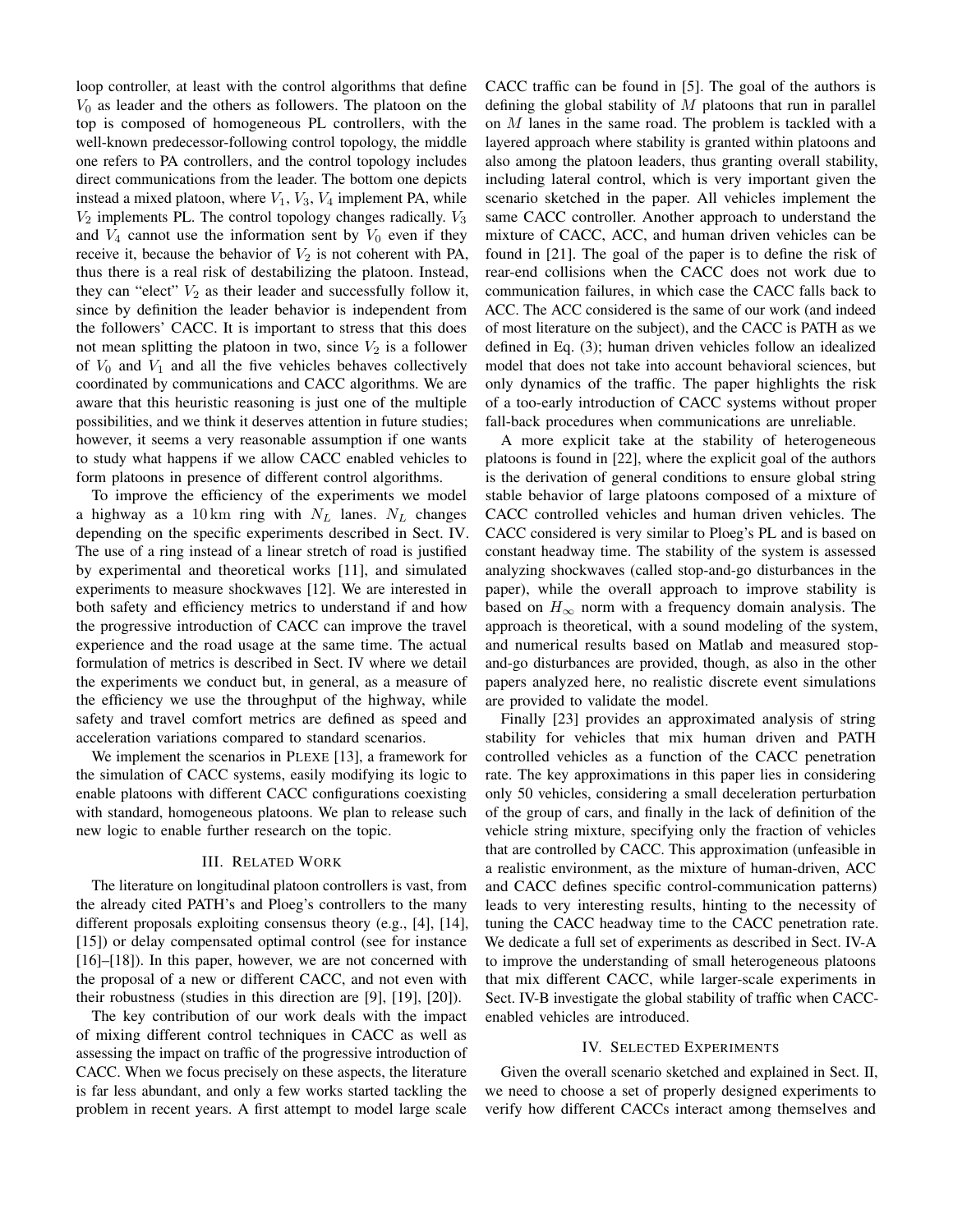with standard ACC systems. As mentioned, PATH and Ploeg are very different control algorithms, and we could not identify a possible theoretical framework to predict performance when mixing them, thus we resort to a purely experimental approach. In the following we describe the experiments we have selected and the reason of the choice. Sect. V presents and discusses the results obtained in each of the experiments. Indeed, each "experiment" corresponds to a setup where many different single experiments can be run, contributing to build a sufficient knowledge base to assess the performance we can expect when CACC systems will be introduced on the roads.

#### *A. Experiment 1*

As a first controlled experiment we select a synthetic setup that allows stating initial results useful for subsequent analysis and research. We consider a single lane with a single platoon of length  $N_p$ .  $V_0$  drives autonomously following a predefined speed pattern. The following vehicles implement an arbitrary mix of the PATH or Ploeg controllers, and we are interested in understanding if a string of CACC-enabled vehicles is stable and what is its performance when we mix PA and PL arbitrarily in presence of proper communication schemes. Recall that a vehicle implementing PA elects as platoon leader the first non-PA controlled vehicle it receives information from, because Ploeg is not a constant-space controller, and the actual positions of vehicles in the platoon would be incoherent with the expectation of the PATH controller. In the example reported at the bottom of Fig. 1,  $P$  is {PA, PL, PA, PA}; vehicles  $V_1$  and  $V_2$  elect as their leader  $V_0$ , while  $V_3$  and  $V_4$  elect  $V_2$ , which implements a Ploeg controller, and it is for these two vehicles the first "non-PA controlled vehicle" in front.

We consider platoons of  $N_p = 4$ , 8, and 16 vehicles. For  $N_p = 4$  we consider all possible combinations of PL and PA, while for  $N_p = 8$  and 16 we select only a few representative patterns, as detailed in Sect. V-A, because the  $2^{N_p-1}$  combinations are clearly too many for an exhaustive study. For the sake of the analysis we assume that  $V_0$  follows a sinusoidal speed pattern at  $0.2$  Hz between 95 and  $105 \text{ km/h}$ , an extreme speed pattern usual in CACC performance studies. We compare the results against those of a string of  $N_p$  vehicles all following the ACC without communications, or, when appropriate for vehicle  $V_i$ , against those of an identical vehicle in the same position of a platoon where all vehicles implement the same CACC as  $V_i$ . We consider two metrics: One based on acceleration evaluating travel comfort, and one based on inter-vehicle distances evaluating the safety of the configuration. Furthermore, we also consider the total length of the platoon, which measures the potential increased efficiency in road usage.

Let  $a_i^c(t)$  be the acceleration of vehicle  $V_i$  at time t in the configuration  $c$ , where for configuration we mean the assignment of control algorithms to the vehicles (i.e., the specific mix of PA and PL controllers of the  $N_p - 1$  followers), while the apex AC refers to a string of  $N_p$  ACC-controlled vehicles. For a specific configuration  $c$  and vehicle  $i$ , we define the following metric

$$
\Delta_a(c, i) = \max_t |a_i^{\text{AC}}(t)| - \max_t |a_i^c(t)| \tag{4}
$$

as the deviation between the maximum acceleration in the ACC only configuration and the maximum acceleration measured in configuration c. A positive value of  $\Delta_a(c, i)$  indicates that the maximum acceleration in configuration  $c$  is not larger than with a standard ACC, thus comfort is preserved, while a negative one indicates that there are stronger accelerations (or decelerations). In addition, we measure the minimum in the entire platoon

$$
\Delta_a(c) = \min_{i \in \{1, ..., N_p - 1\}} (\Delta_a(c, i))
$$
\n(5)

and the vehicle  $V_i$  that caused it.

We are also interested in measuring the difference in the minimum distance between a vehicle in a certain position in a mixed configuration with respect to a vehicle in the same position using a homogeneous configuration (i.e., where all vehicles use the same CACC). Let  $d_i^c(t)$  be the distance of vehicle  $V_i$  from its predecessor at time t in the configuration c. We define the aforementioned metric as follows:

$$
\Delta_d(c, i) = \min_t d_i^c(t) - \begin{cases} \min_t d_i^{\text{PA}}(t), \text{if } V_i \text{ uses PA} \\ \min_t d_i^{\text{PL}}(t), \text{if } V_i \text{ uses PL} \end{cases}
$$
(6)

where  $d_i^{\text{PA}}(t)$  and  $d_i^{\text{PL}}(t)$  refer to the distances measured for the same vehicle  $V_i$ , but in the experiment where the platoon is composed by vehicles all implementing the same CACC as  $V_i$ . A positive value of  $\Delta_d(c, i)$  indicates that the minimum distance in configuration  $c$  is larger than in homogeneous conditions, hence we can assume safety is preserved, while a large negative one means that there might be safety issues in the given configuration. Similarly as in Eq. (5), we measure the minimum of the difference in the platoon and the vehicle that caused it

$$
\Delta_d(c) = \min_{i \in \{1, \dots, N_p - 1\}} (\Delta_d(c, i)) \tag{7}
$$

Finally we consider the following efficiency gain factor for all configurations:

$$
\eta_c = \frac{L_{\text{max}}^{\text{AC}}}{L_{\text{max}}^c} \quad (8) \qquad L_{\text{max}}^c = \max_t \sum_{i \in \{1, \dots, N_p - 1\}} d_i^c(t) \qquad (9)
$$

 $L_{\text{max}}^{\text{AC}}$  is defined according to Eq. (9).  $\eta_c$  does not include vehicles' length, thus it allows comparison of platoons with different vehicles as well (not done in this paper), and indeed correctly accounts only for the space that platooning can reduce. For a platoon in isolation reducing the space between vehicles may look as an obvious and superfluous metric, but it helps interpreting results for more complex experiments where platoons and standard ACC driven cars are mixed in multiple lane roads.  $\eta_c$  grows as the platoon becomes more compact, for instance  $\eta_c = 2$  when the average inter-vehicle distance in the platoon is halved.

#### *B. Experiment 2*

The second experiment we run envisages a situation where automated vehicles are introduced faster than communication and cooperative driving technologies, so that the background is a transportation system where all vehicles implement ACC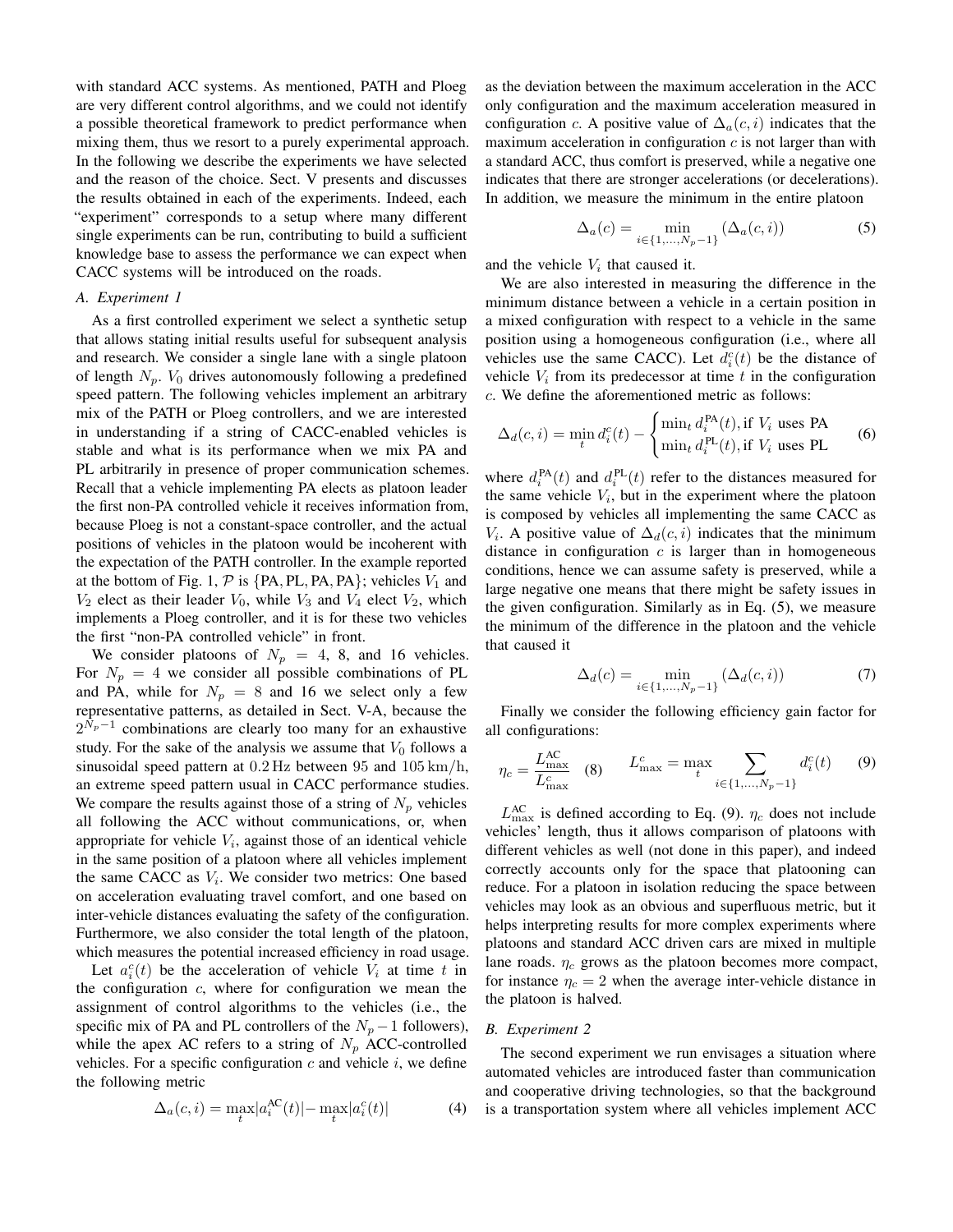|             | Parameter                                                                                                                               | Value                                                                                      |
|-------------|-----------------------------------------------------------------------------------------------------------------------------------------|--------------------------------------------------------------------------------------------|
| mobility    | No. of lanes<br>Vehicles density*<br>Controllers used<br>Desired speeds                                                                 | 3<br>10, $65 - 100$ [car/km]<br>AC, PA, PL (and mixed)<br>$\{100, 115, 130\}$ $\pm 5$ km/h |
| controllers | Powertrain lag<br>$ACC \lambda$<br>ACCH<br>PATH $C_1$<br>PATH $\omega_n$<br>PATH $\varepsilon$<br>PLOEG H<br>PLOEG $k_p$<br>PLOEG $k_d$ | 0.5s<br>0.1<br>1.2s<br>0.5<br>0.2<br>0.5s<br>0.2<br>0.7                                    |

∗ the density refers to the road density, not per-lane density

Table I: Key parameters used in the experiments.

following Eq. (1), but are not equipped with V2X capabilities. We consider a 3-lane highway; single ACC vehicles (those that do not form platoons) drive by default in the rightmost free lane and are free to overtake. CACC enabled vehicles are progressively introduced and form platoons, but they are not free to overtake, thus they select the lane coherent with their desired speed and do not change it. For the sake of simplicity we assume platoons of constant size, and explore  $N_p = 4, 8,$ and 16 as in Sect. IV-A. The free-flow speed of vehicles is randomly distributed around three desired speeds: 100, 115, and  $130 \text{ km/h}$  with a uniform distribution  $\pm 5 \text{ km/h}$ . Tab. I reports the parameters that characterize the experiment.

The main goal of this experiment is to explore the efficiency improvement in road usage in terms of vehicles per hour. It is clear that reducing the inter-vehicle distance should allow an increased vehicle density, but the actual gain as a function of the penetration rate of CACC is difficult to predict. Furthermore, this aspect has never been studied as a function of the CACC introduced, and definitely the impact of mixed platoons as defined in Sect. IV-A is a novel contribution. In this experiment we consider all three possibilities: CACC platoons use only PL or PA, or they are formed by mixed controllers. To measure the road throughput we added four equally spaced vehicles' counting devices in the highway ring, let's call them N-E-S-W. These devices measure the number of passing vehicles sampled every 15 s, building 4 temporal sequences of throughput samples in cars / hour  $\{\Theta_N(t)\},\$  $\{\Theta_{\mathbf{E}}(t)\}, \{\Theta_{\mathbf{S}}(t)\}, \{\Theta_{\mathbf{W}}(t)\}\)$ . Out of these temporal sequences we can compute averages and other relevant metrics.

To assess the stability of traffic we compute the coefficient of variation of speed, often called also the *volatility* of traffic. The coefficient of variation  $\xi$  is the ratio between the standard deviation of a series and the absolute value of its average. Let  $\sigma[s]$  and E[s] be the standard deviation and the average estimators over the series of speed measures  $s = \{s_k\},\$ respectively.  $\xi(s)$  is computed as  $\xi(s) = \frac{\sigma[s]}{s}$  $|E[s]|$ .

## V. PERFORMANCE ANALYSIS

#### *A. Results for Experiment 1*

The first experiment is devoted to understand some basic properties of mixed platoons, with the goal of offering an



Figure 2: Top  $\Delta_d(c, i)$ , middle  $\Delta_a(c, i)$ , and bottom  $\eta_c$  metrics for all possible mixed CACC configurations of 4 cars.

interpretation key for more complex and larger experiments. Fig. 2 reports the three metrics defined defined by Eq. (6)  $(\Delta_d(c, i))$ , Eq. (4)  $(\Delta_a(c, i))$ , and Eq. (8)  $(\eta_c)$  for all possible combinations of 4-vehicle platoons.

The top plot refers to Eq. (6), and all values are negative (or zero), meaning that in all possible cases of mixed platoons the distance between  $V_i$  and  $V_{i-1}$  is smaller or equal to the one measured in a homogeneous platoon implementing the same controller as  $V_i$ . This behavior is at the same time not surprising and not obvious. It is not surprising because one may expect that an heterogeneous mix of CACC, whose theoretical properties are not known, cannot behave as a homogeneous one with theoretically proven properties. It is not obvious for two reasons. First the differences could also be positive, meaning that vehicles are more widely spaced. Second and more important, the differences are minimal (at most 18 cm out of about 16 m for a PL vehicle following a PA one), hence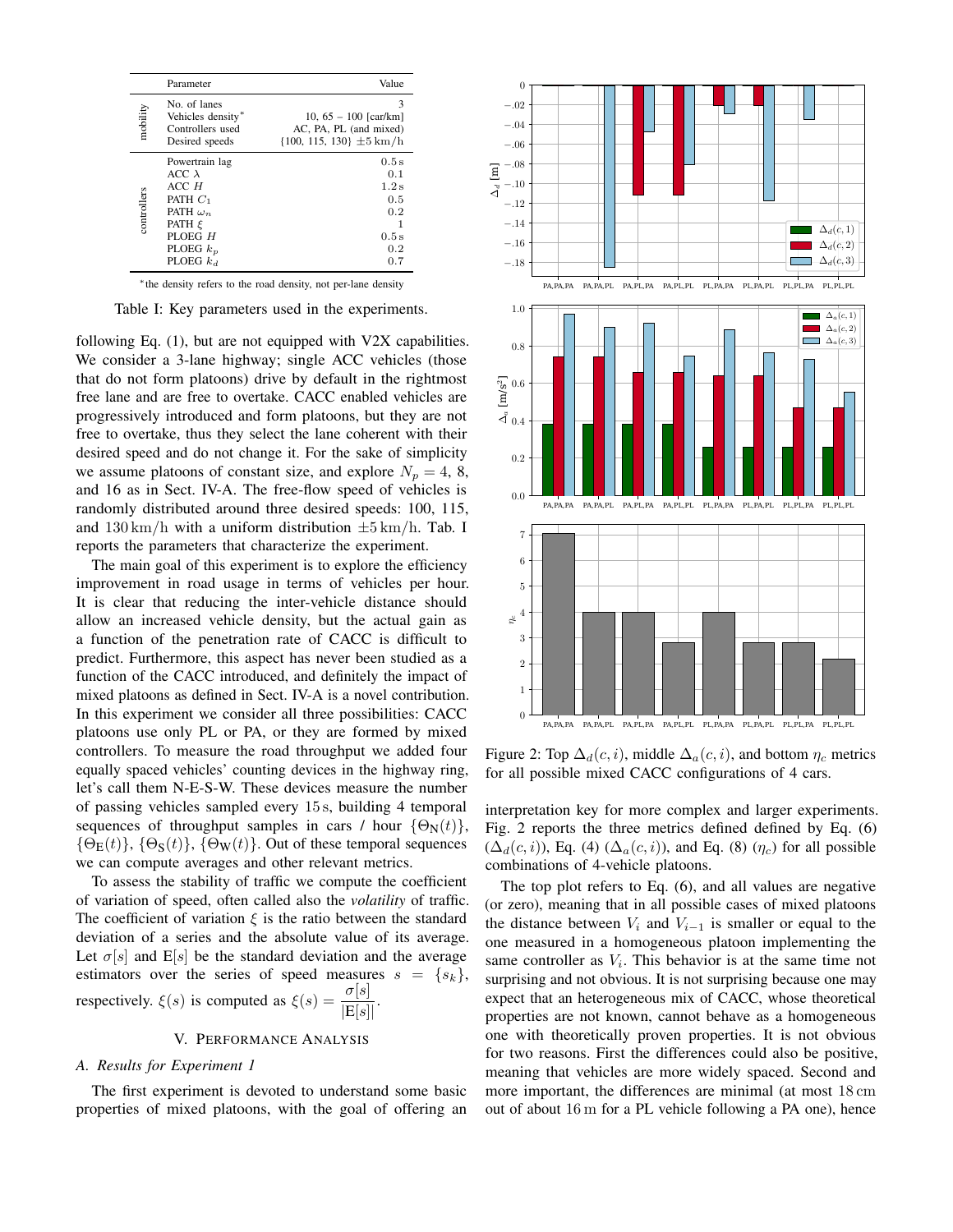| $c = PA$ , $PA$ , $PA$ , $PL$ , $PL$ , $PL$ , $PL$<br>$\Delta_d(c) = -0.23$ m $(V_4)$                                                                                                          | $\Delta_a(c) = 0.38 \,\mathrm{m/s^2}$ (V <sub>1</sub> ) | $\eta_c = 3.10$ |  |  |  |  |  |
|------------------------------------------------------------------------------------------------------------------------------------------------------------------------------------------------|---------------------------------------------------------|-----------------|--|--|--|--|--|
| $c = PA, PL, PA, PL, PA, PL, PA$<br>$\Delta_d(c) = -0.19$ m $(V_4)$                                                                                                                            | $\Delta_a(c) = 0.38 \,\mathrm{m/s}^2$ (V <sub>1</sub> ) | $\eta_c = 3.59$ |  |  |  |  |  |
| $c = PL, PA, PL, PA, PL, PA, PL$<br>$\Delta_d(c) = -0.16$ m $(V_7)$                                                                                                                            | $\Delta_a(c) = 0.26 \,\mathrm{m/s^2}$ (V <sub>1</sub> ) | $\eta_c = 3.10$ |  |  |  |  |  |
| $c = PL, PL, PL, PA, PA, PA, PA$<br>$\Delta_d(c) = -0.05$ m $(V_4)$                                                                                                                            | $\Delta_a(c) = 0.26 \,\mathrm{m/s}^2$ (V <sub>1</sub> ) | $\eta_c = 3.59$ |  |  |  |  |  |
| $c = PA$ , PA, PA, PA, PA, PA, PA, PA, PL, PL, PL, PL, PL, PL, PL, PL, PL<br>$\Delta_d(c) = -0.34 \text{ m } (V_8)$                                                                            | $\Delta_a(c) = 0.38 \,\mathrm{m/s^2}$ (V <sub>1</sub> ) | $\eta_c = 3.26$ |  |  |  |  |  |
| $c = PL$ , PA, PL, PA, PL, PA, PL, PA, PL, PA, PL, PA, PL, PA, PL<br>$\Delta_a(c) = 0.26 \,\mathrm{m/s^2}$ (V <sub>1</sub> )<br>$\Delta_d(c) = -0.21 \,\mathrm{m} (V_{11})$<br>$\eta_c = 3.26$ |                                                         |                 |  |  |  |  |  |
| $c = PA, PL, PA, PL, PA, PL, PA, PL, PA, PL, PA, PL, PA, PL, PA$<br>$\Delta_a(c) = 0.38 \,\mathrm{m/s}^2$ (V <sub>1</sub> )<br>$\Delta_d(c) = -0.26$ m $(V_{12})$<br>$\eta_c = 3.49$           |                                                         |                 |  |  |  |  |  |
| $\Delta_a(c) = 0.26 \,\mathrm{m/s^2}$ (V <sub>1</sub> )<br>$\Delta_d(c) = -0.02 \,\text{m} (V_9)$<br>$\eta_c = 3.49$                                                                           |                                                         |                 |  |  |  |  |  |
| 200 Random <i>c</i> ; $N_p = 16$<br>$\Delta_d^{\min} = -0.41 \,\mathrm{m}$                                                                                                                     | $\Delta_{\rm s}^{\rm min} = 0.22 \,\rm m/s^2$           | $\eta_c = 2.44$ |  |  |  |  |  |

Table II:  $\Delta_d(c)$ ,  $\Delta_a(c)$ , and  $\eta_c$  metrics for experiments with 8 and 16 cars.

safety is preserved. Indeed, this is a direct consequence of the different "elasticity" of PL and PA. PL actually mimics an improved AC, meaning that has the same qualitative behavior, just with reduced time headway and faster reaction of followers. PA instead mimics an almost rigid system, with all vehicles maintaining constant distance and, thanks to the knowledge of the leader behavior, also the same speed and acceleration, without delay and significant damping of the leader changes. Thus a PL vehicle following a PA one will oscillate around the average distance respect to it.

The middle plot of Fig. 2 reports Eq. (4). In all cases CACC controlled vehicles have a smaller acceleration ( $\Delta_a(c, i) > 0$ ) than an ACC vehicle in the same situation, improving the passengers comfort. The difference in acceleration of  $V_i$ depends only the vehicles in front of it, and this can be expected given the control topology of all the CACC considered. Results are remarkably constant independently of the complete configuration c, with vehicles more distant from the leader having a larger gain.

Finally, the bottom plot of the figure reports Eq. (8) showing that, regardless of the configuration, any mix of CACC grants a higher road efficiency which is proportional to the specific mix of CACC implemented. When many PA controllers are involved the efficiency gain can be quite large, but also PL grants fairly high gains. This baseline result is useful to analyze the throughput improvement obtained in Experiment 2.

Tab. II presents values of  $\Delta_d(c)$  and  $\Delta_a(c)$  for some configurations of platoons with  $N_p = 8$  and 16, namely alternating the controllers PL and PA and grouping them in blocks: PA first and then PL or vice-versa. In these cases presenting the values for all the vehicles in the platoon is not feasible for space reasons, this is why we present the minimums only (Eq. (5) and (7)), which are the most critical values in the entire platoon, and the efficiency  $\eta_c$ . Results fully confirm the analysis with  $N_p = 4$  with numerical values that are very close to the "most similar" 4-vehicle configuration;

|                                                                                                                                                                                                    | <b>PA</b> |                                                                                                | PL | Mix |  |
|----------------------------------------------------------------------------------------------------------------------------------------------------------------------------------------------------|-----------|------------------------------------------------------------------------------------------------|----|-----|--|
|                                                                                                                                                                                                    |           | $\begin{array}{ccccccccc} \n & .25 & .5 & .75 & .25 & .5 & .75 & .25 & .5 & .75 \n\end{array}$ |    |     |  |
| $\begin{array}{c c c c c c c c c} N_p = 4 & 1128 & 1144 & 1137 & 1125 & 1138 & 1136 & 1130 & 1137 & 1136 \\ N_p = 8 & 1137 & 1148 & 1160 & 1142 & 1136 & 1162 & 1141 & 1149 & 1161 \\ \end{array}$ |           |                                                                                                |    |     |  |

Table III: Throughput in cars/hour with density 10 cars/km for  $N_p = 4$  and 8 and  $R = 0.25, 0.5,$  and 0.75; free-flow throughput =  $1150$  cars/hour, throughput with AC =  $1134$ cars/hour.

 $\Delta_d(c)$  and  $\Delta_a(c)$  may refer to different vehicles in the platoon, and in general they do, as it is rare that the same vehicle experiences the strongest acceleration and also the minimum distance. Efficiency gains are also quite good: recall that we are measuring all the metrics in extreme dynamic conditions when the platoon leader continuously changes speed following a 0.2 Hz sinusoid between 95 and 105 km/h. The last line of Tab. II presents the results for random configurations of 16-vehicle platoons, meaning that when forming the platoon the controller of each  $V_i$  is chosen at random between PL and PA. We explored 200 configurations and the values refer to the absolute minimum of both  $\Delta_d(c)$  and  $\Delta_a(c)$  (i.e.,  $\Delta_d^{\min}$  and  $\Delta_a^{\min}$ ) observed across all configurations c explored.  $\Delta_d^{\min}$  and  $\Delta_a^{\min}$  may refer to different platoons and a different vehicle in the platoon, thus reporting the vehicle position is irrelevant. Also in all these cases the results are very encouraging. We can observe that in random configurations  $\Delta_d^{\min}$  is only slightly smaller than those observed in selected ones with less vehicles: The absolute value (41 cm) does not hamper security as the minimum safety distance we consider is 5 m. Remarkably, also in these case  $\Delta_a$  remains positive, indicating that even platoons of 16 vehicles with mixed CACC ensure a higher comfort compared to standard ACC.

# *B. Results for Experiment 2*

The second experiment is devoted to understand if and how the introduction of CACC techniques improves the road usage, checking at the same time that safety is not hampered. Understanding the behavior of such large and complex scenarios can be difficult and it is necessary to proceed step-by-step. Tab. III reports the throughput measured for a fairly low traffic density, i.e., 10 cars/km, which means, for a single lane, roughly one vehicle every 300 m on average. With this setting the free-flow throughput, i.e., the throughput obtained if every vehicle follow its intended speed, is  $= 1150$  cars/hour, because the average speed is 115 km/h. Experimental results however slightly differ from this theoretical value for two reasons. First, vehicles interact on the road and during interactions they can only slow their speed, never accelerating beyond the 'desired' one. Second, the random distribution of desired speeds can lead to an average speed for the experiment slightly different from the theoretic one. This is evidenced by the fact that for  $N_p = 8$  and  $R = 0.75$  the measured throughput is higher than the free-flow one, because a single 8-car platoon assigned a high speed can have a significant impact, and the actual CACC has almost no impact. Averaging over multiple simulations would most probably correct these small variations, but the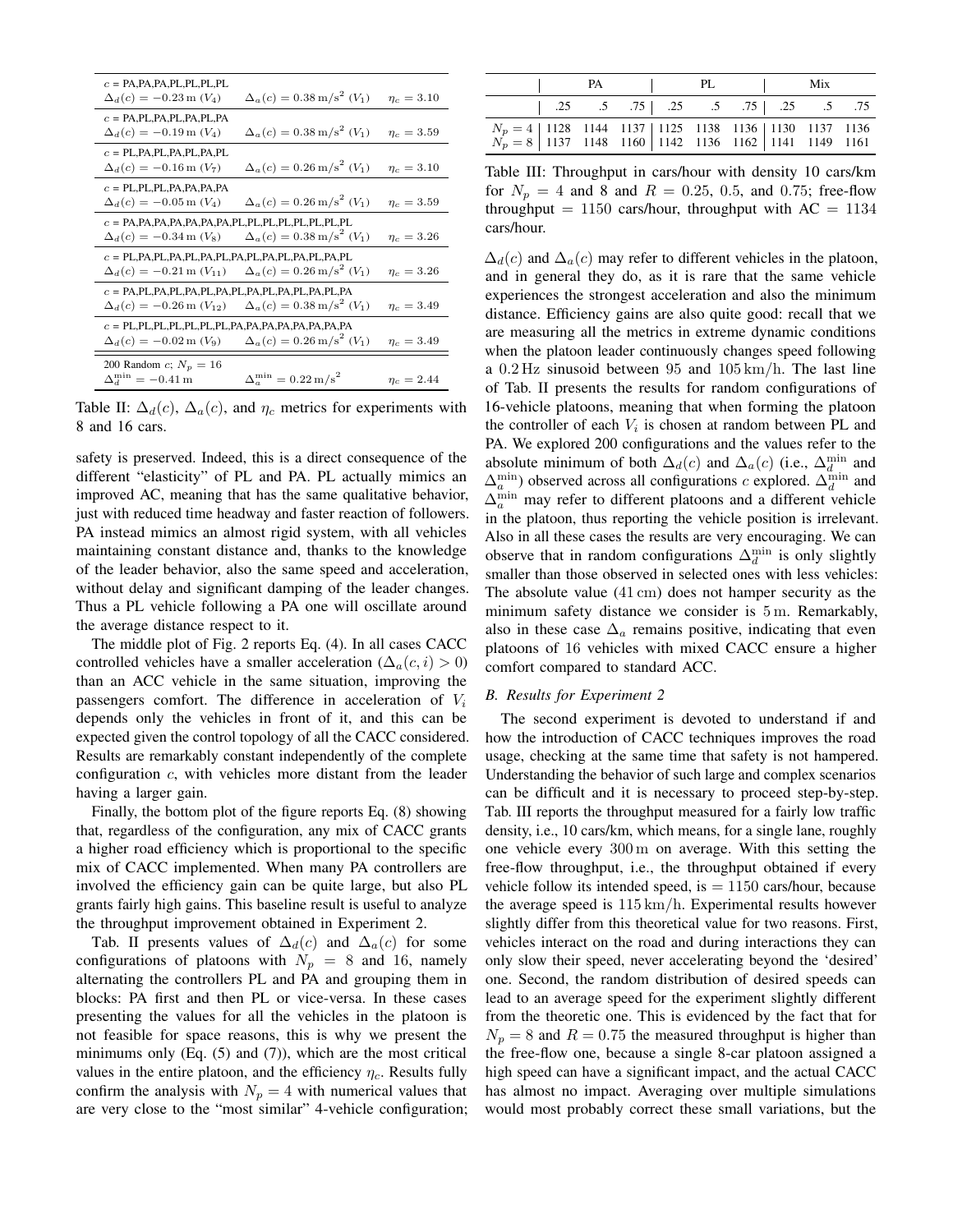

Figure 3: Road throughput as a function of the vehicles density in cars/km with  $R = 0.25, 0.5,$  and 0.75 and different platoons composition;  $N_p = 4$  top plot and  $N_p = 8$  bottom plot.

experiments related to this scenario (including  $N_p = 16$  not shown here for lack of space) already take a few days of CPU, and we deem that reducing these variations is not relevant. This basic experiment shows that at low density platooning has no impact on the throughput independently of the CACC mix, and the throughput achieved is practically the expected free-flow, but interactions on the road slightly lowers it.

Fig. 3 reports the throughput of the road in cars per hour as a function of the vehicles density, ranging from 65 to 100 cars per km. Experiments refer to the baseline case of all vehicles implementing ACC and to the presence of 25%, 50% , and 75% of CACC-enabled vehicles, organized in platoons of size  $N_p = 4$  (top plot) and  $N_p = 8$  (bottom plot) with homogeneous PA or PL controllers or a random mix (Mix-curves) of them. The black dotted line in all plots reports the free-flow expected throughput, increasing linearly with the density of vehicles as the average free-flow speed of the vehicles is not changed.

As indicated by the results in Tab. III, the real throughput of the road is always smaller than the free-flow one and, as long as the road capacity is not reached, the throughput loss is small and linear with the density. Neglecting random effects it is also independent of the use of ACC-only or mix of CACC. These results indicate that platoons of mixed CACCs remain stable and also that all platoons, homogeneous or mixed, do not disrupt traffic behavior and increase the road capacity. The capacity gain is proportional to the penetration rate of CACC-enabled vehicles and to the efficiency  $\eta_c$  discussed in Sect. V-A. Consider also that, given a penetration rate, larger platoons imply a slightly larger gain: a platoon of  $2N$  cars has in fact  $2N - 1$  controlled cars, while 2 platoons of N cars

![](_page_6_Figure_5.jpeg)

Figure 4: Traffic volatility  $(\xi(s))$  of all the tested configurations for  $N_p = 8$ , traffic density 65 (top), 80 (middle) and 100 (bottom) cars/hour.

have  $2(N - 1)$  controlled cars only.

It is now important to understand if the capacity gain comes at some cost. Fig. 4 reports the volatility of the traffic estimated by  $\xi(s)$  for traffic density 65, 80, and 100 cars/km,  $N_p =$ 8, for all the experimented configurations. The boxplots in the figure report the 25th–75-th percentiles as boxes and the median as orange line; whiskers are set to the last available measure within the 1.5 inter-quartile range and outliers are isolated circles. The first observation is that, overall, the speed becomes less volatile as the density increase, a confirmation that the introduction of CACC-enabled vehicles does not produce shockwaves. This observation must be coupled with the very low values of  $\xi(s)$ , that always remain below 0.11, very close to the coefficient of variation of the free-flow speed mix defined in the simulations that is  $\frac{135-95}{\sqrt{3}\cdot 230} \simeq 0.1$ , but the bulk of the vehicles experience a much lower speed volatility. Besides these general considerations, the extreme stability of ACCcontrolled vehicles is remarkable and indicates the complete absence of shockwaves or other traffic irregularities. This is